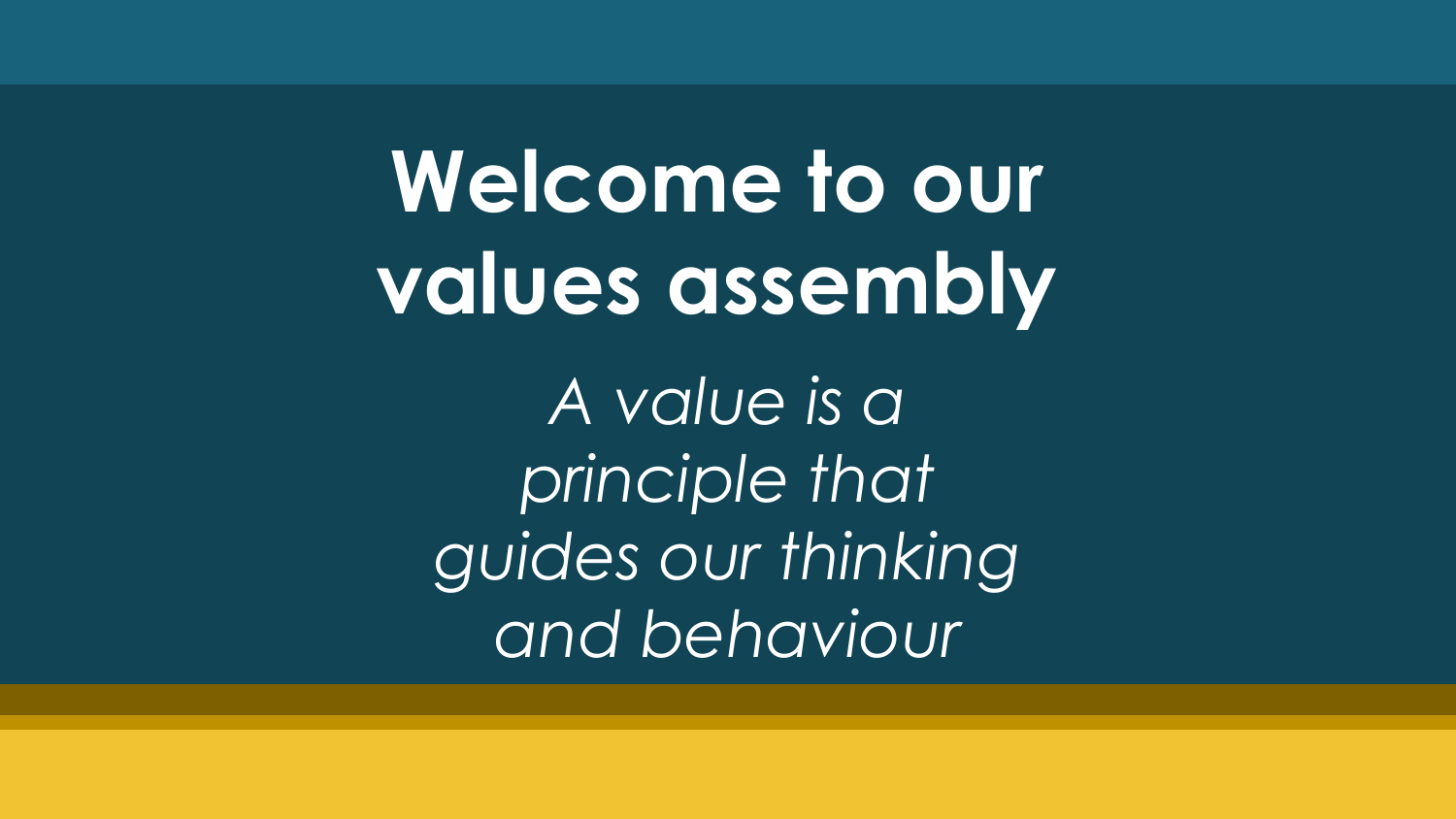Our main value for today's assembly is:

# RESILIENCE

30 seconds of silent reflection: what does this mean?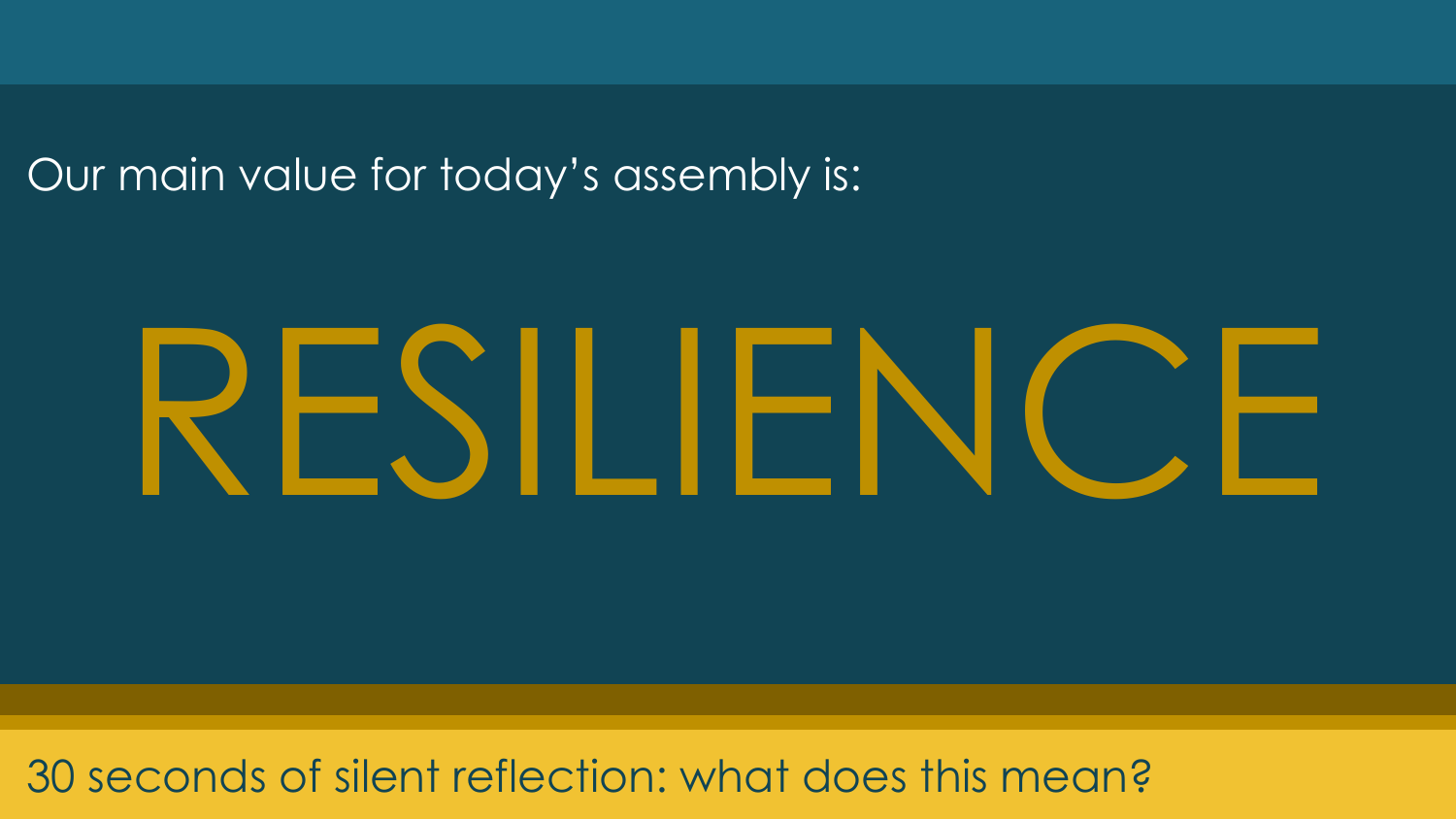# Resilience is

the ability to withstand adversity and recover from difficult life events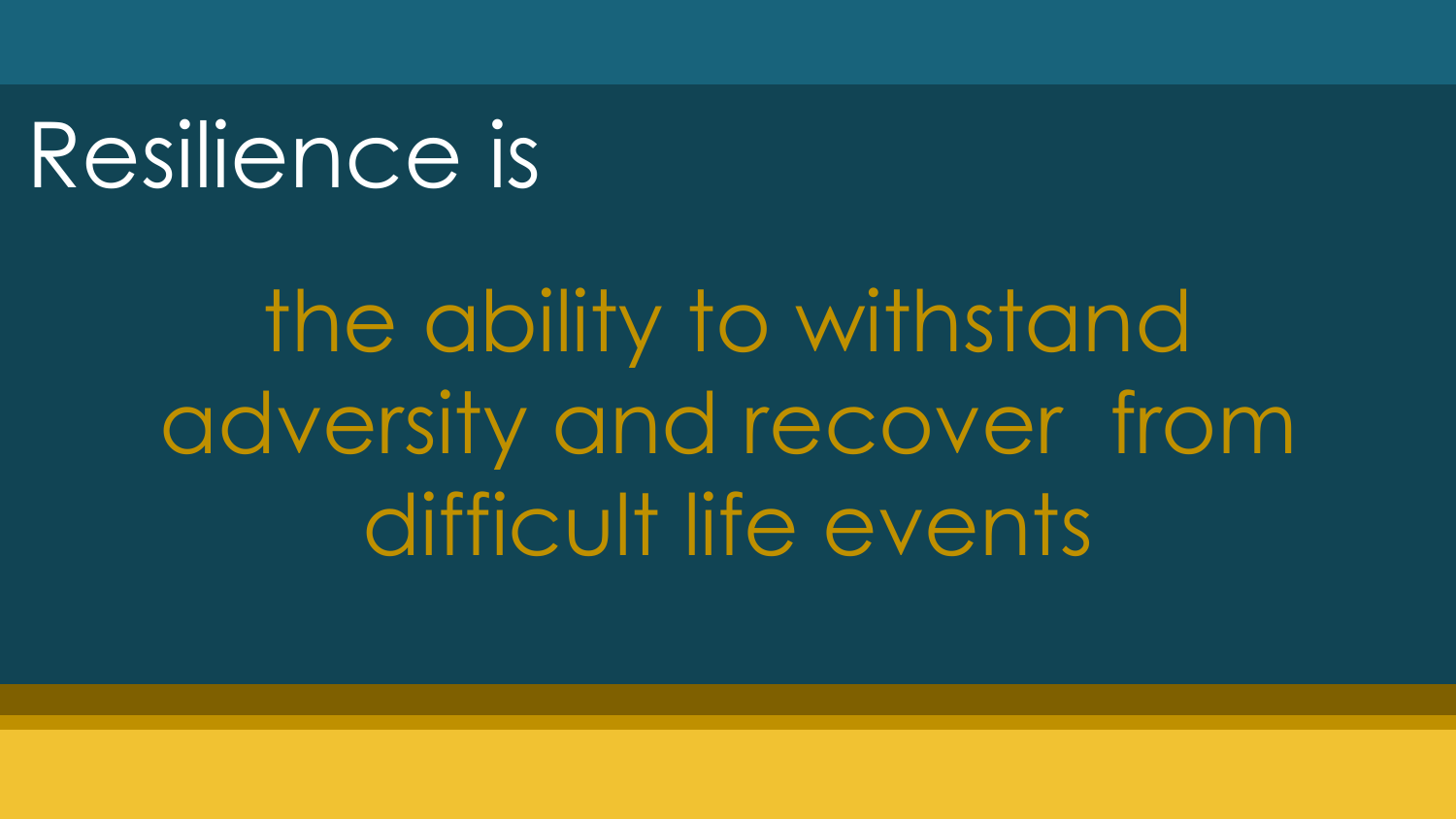### **A GOOD MANTRA FOR RESILIENCE IS**



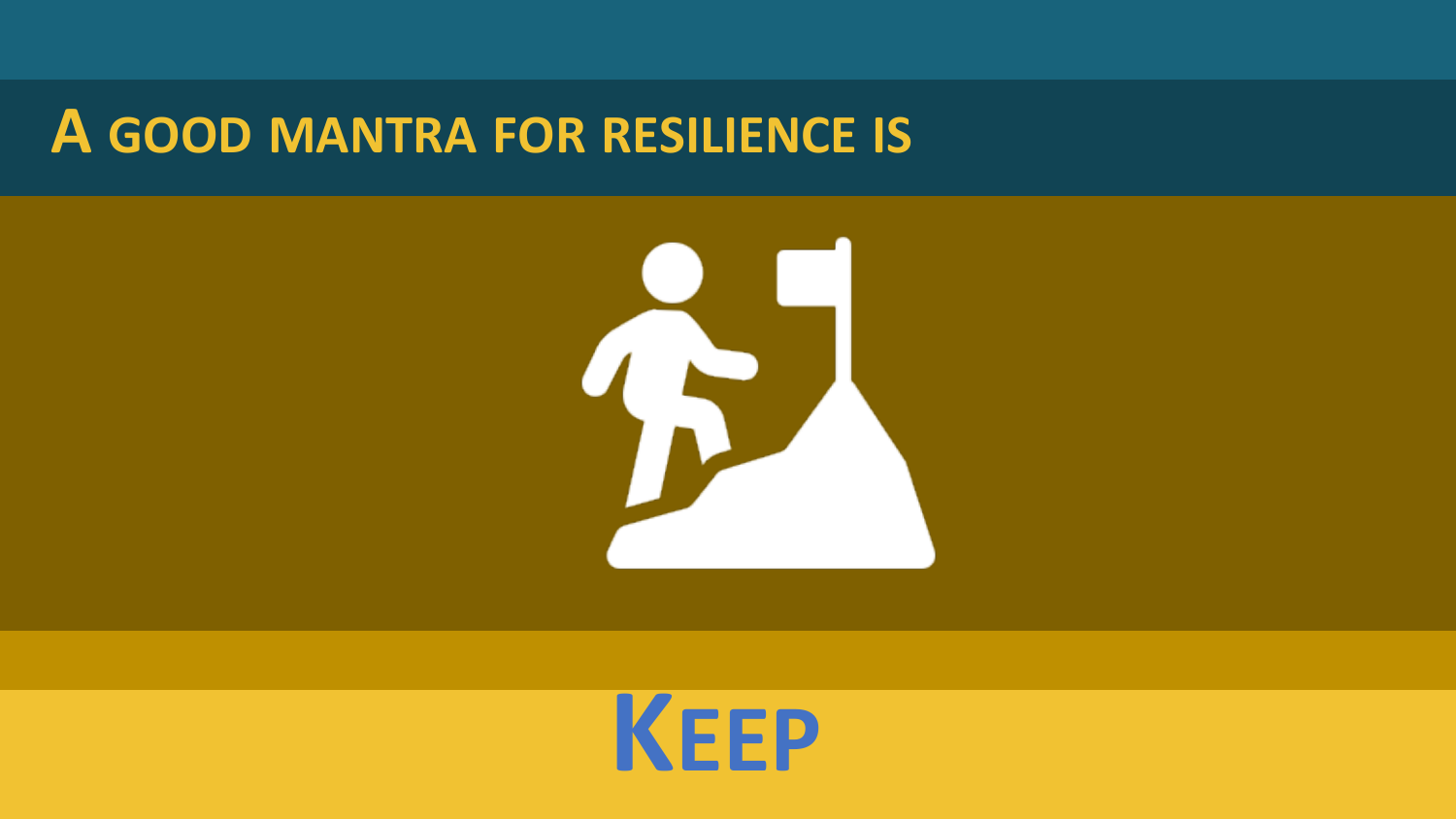

# Emma Raducanu

**An inspiring true story of resilience**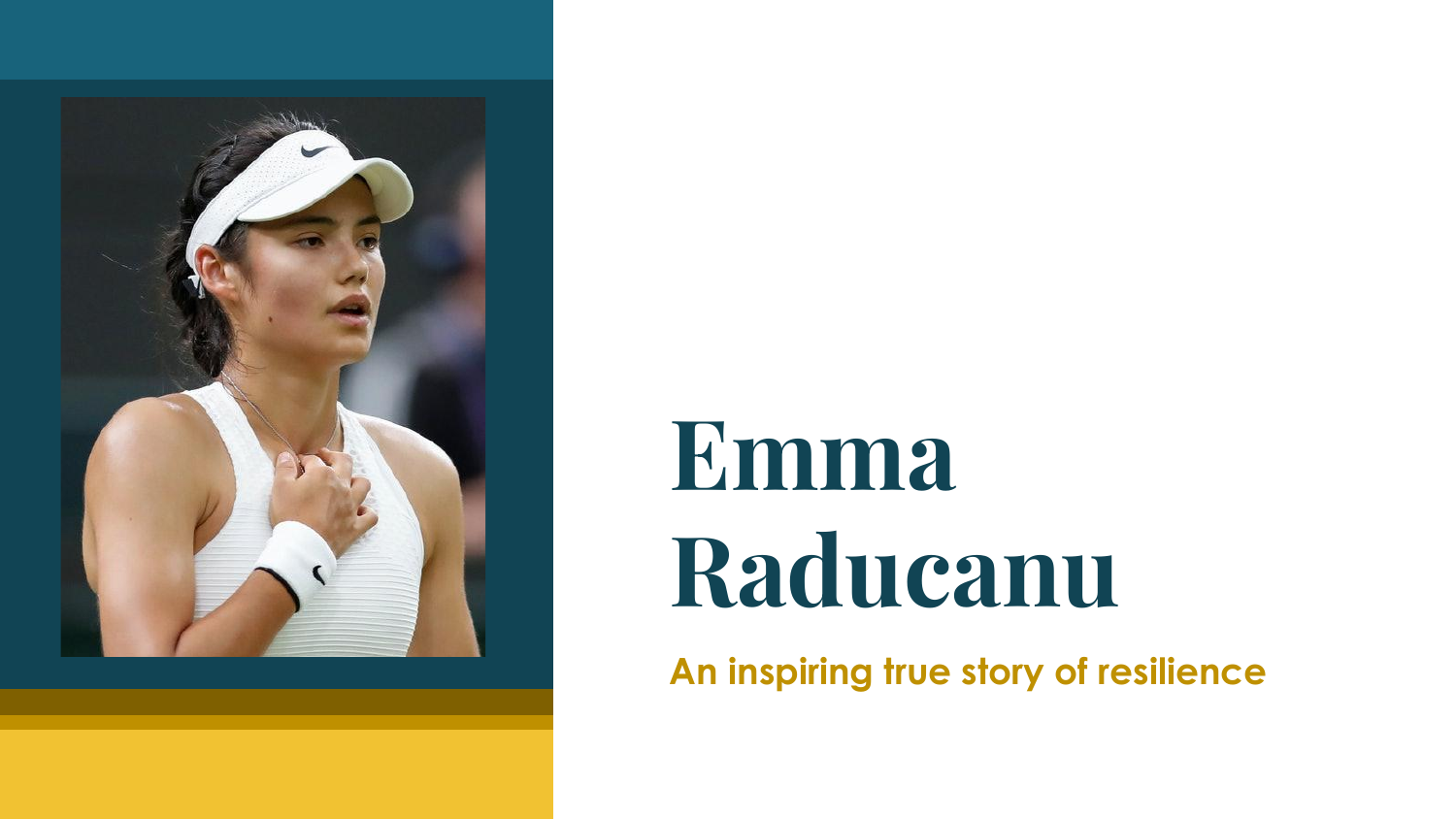Raducanu was born on November 13, 2002 in Toronto, Canada to a Romanian father and a Chinese mother.

Having moved to England at the age of two, she took up tennis at the age of five.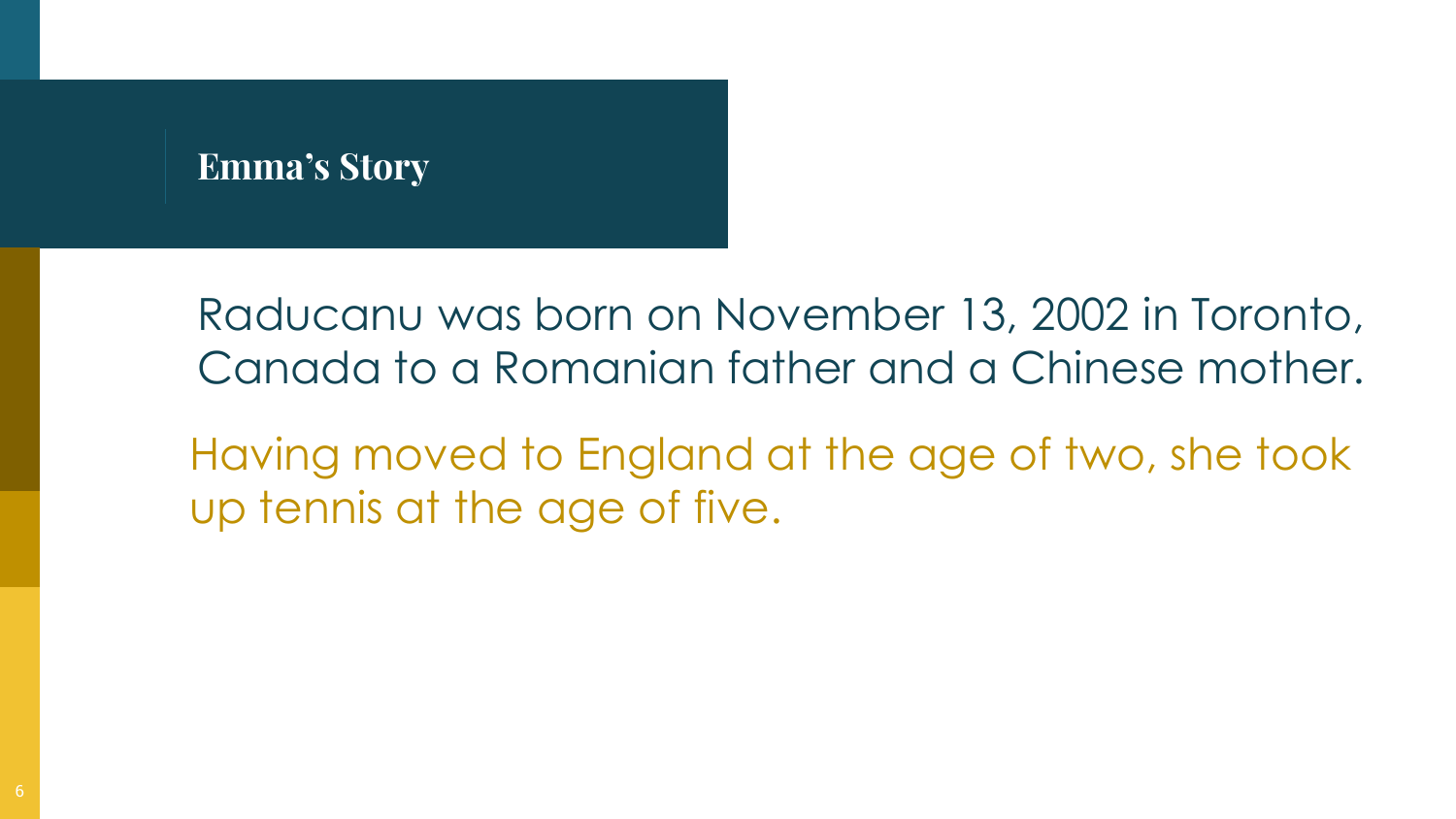Emma's talent and dedication was evident from a young age.

She trained at Bromley Tennis Centre from the ages of 10 to 16. At 16, she decided to pursue a career as a professional tennis player.

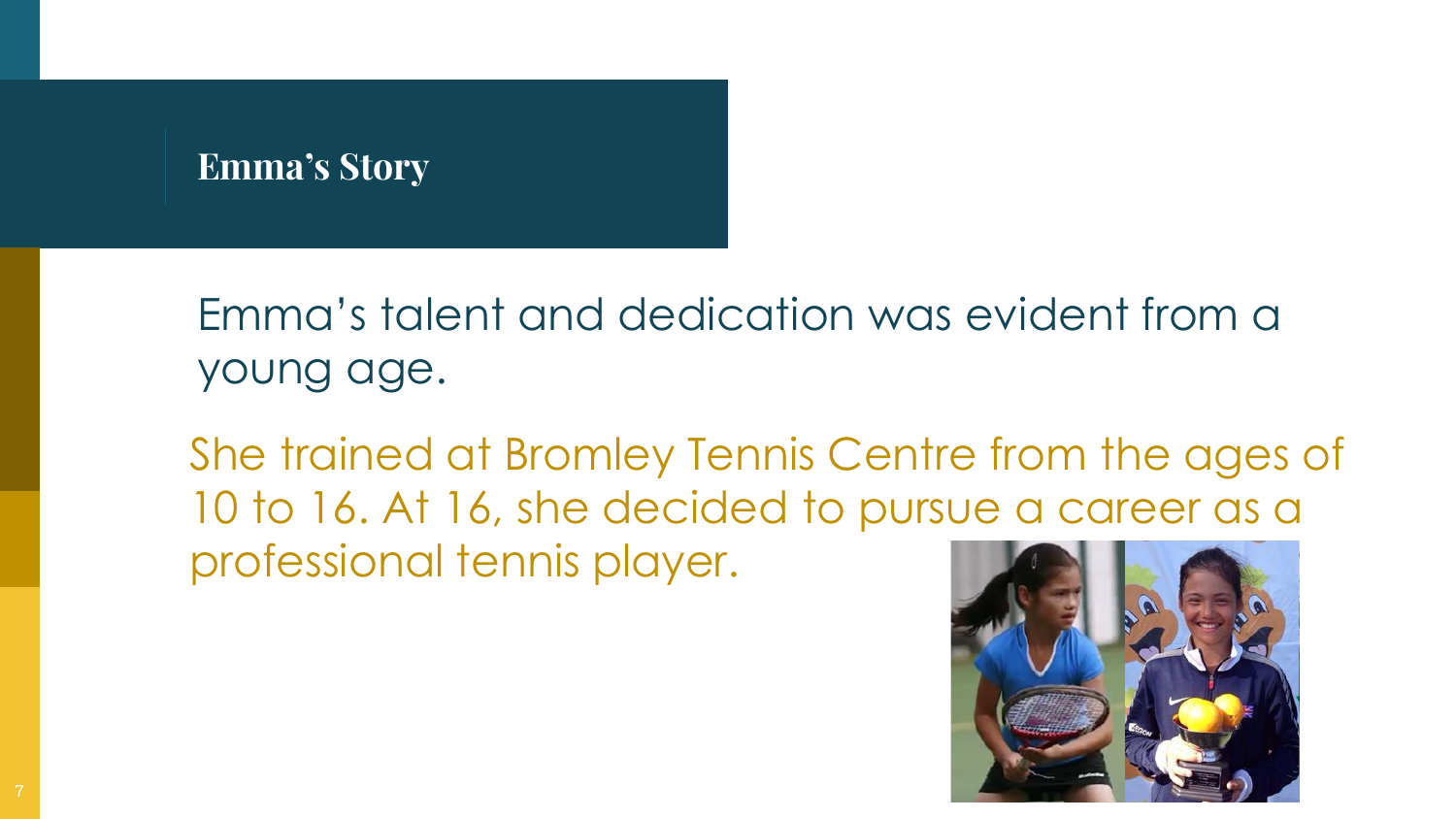

## First, a couple of things you need to know about tennis...

Tennis is a game played in points: Four points win a game, six games win a set, and two or three sets win a match.

The Association of Tennis Professionals (ATP) rank professional players based on their points accumulated from competing in official tournaments over the past year.

The four biggest tennis tournaments in the world are called the 'Grand Slam' tournaments: The US Open, French Open, Australian Open and Wimbledon (UK).

The ATP invites players to compete based on their rankings. Lower-ranked players can also win entry by winning qualifying rounds.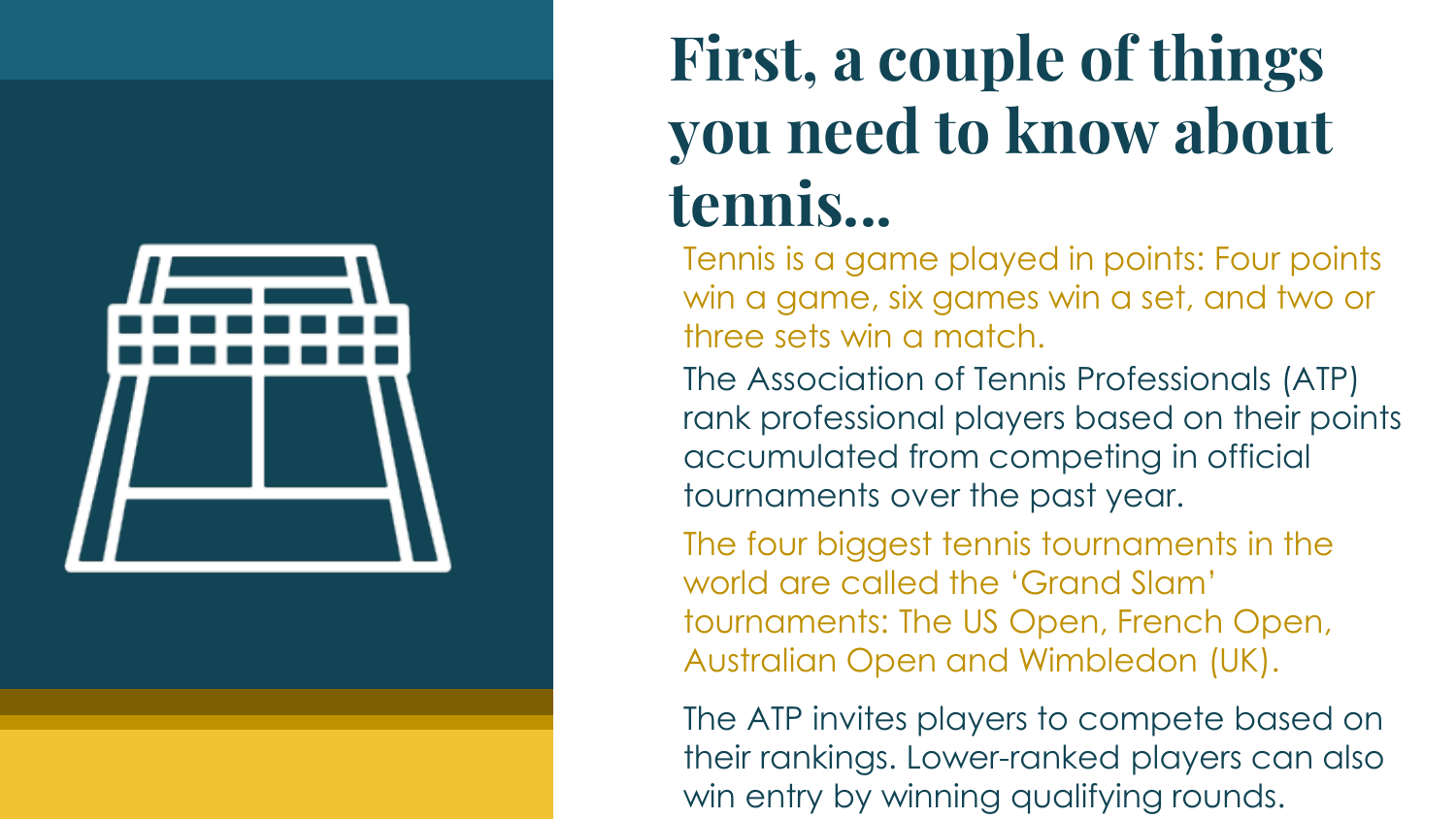Her fledgling tennis career took a back seat as Emma studied for her A-levels — she would train after school every day and barely competed during her studies.

In June 2021, she competed at Wimbledon a mere three weeks after completing her A-level exams.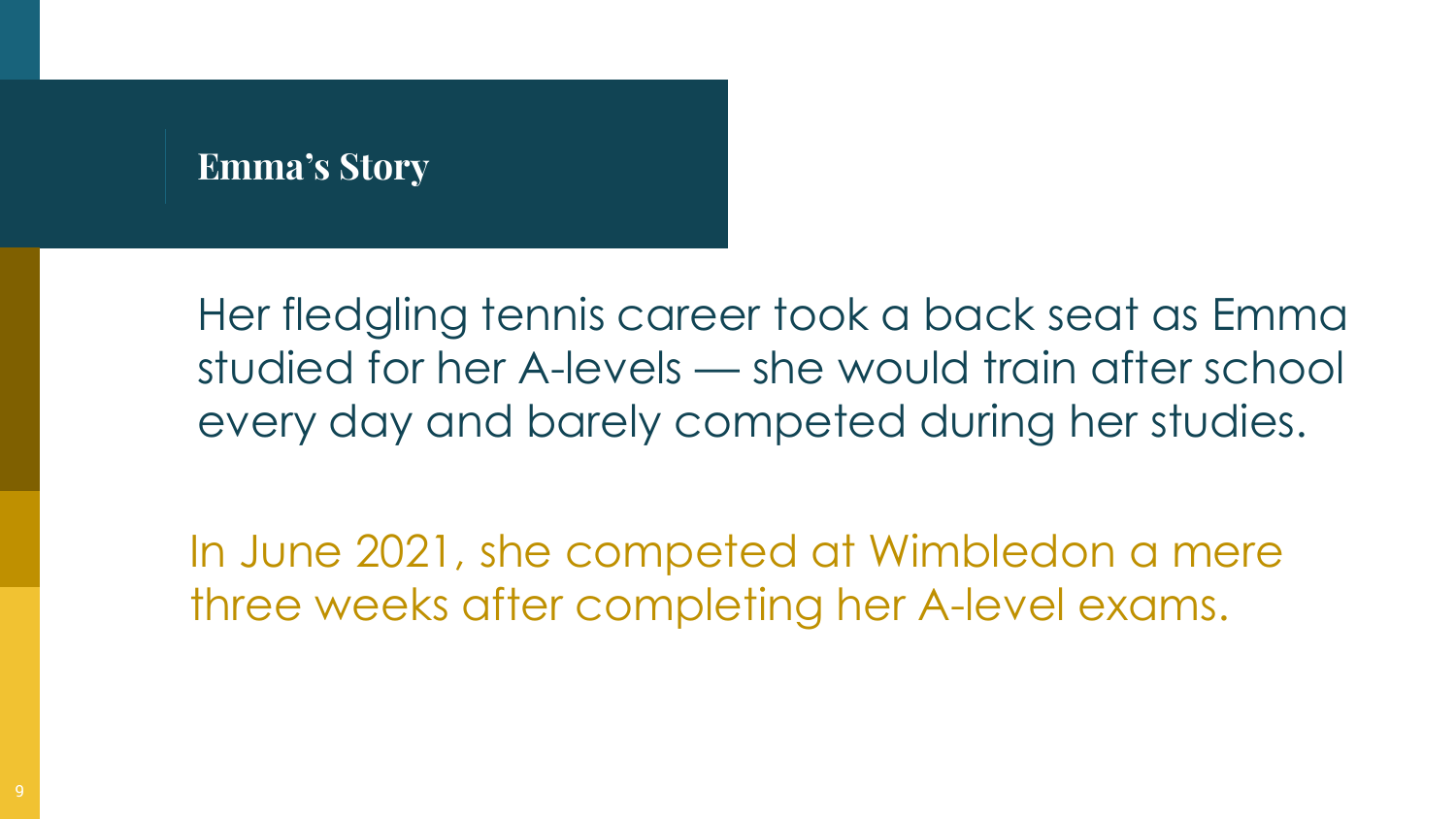Emma was ranked 338th in the world at the start of the competition but shocked everyone by playing her way through to the fourth round — defeating three opponents who were all in the top 50.

She became the youngest British woman in 42 years to reach the last 16.

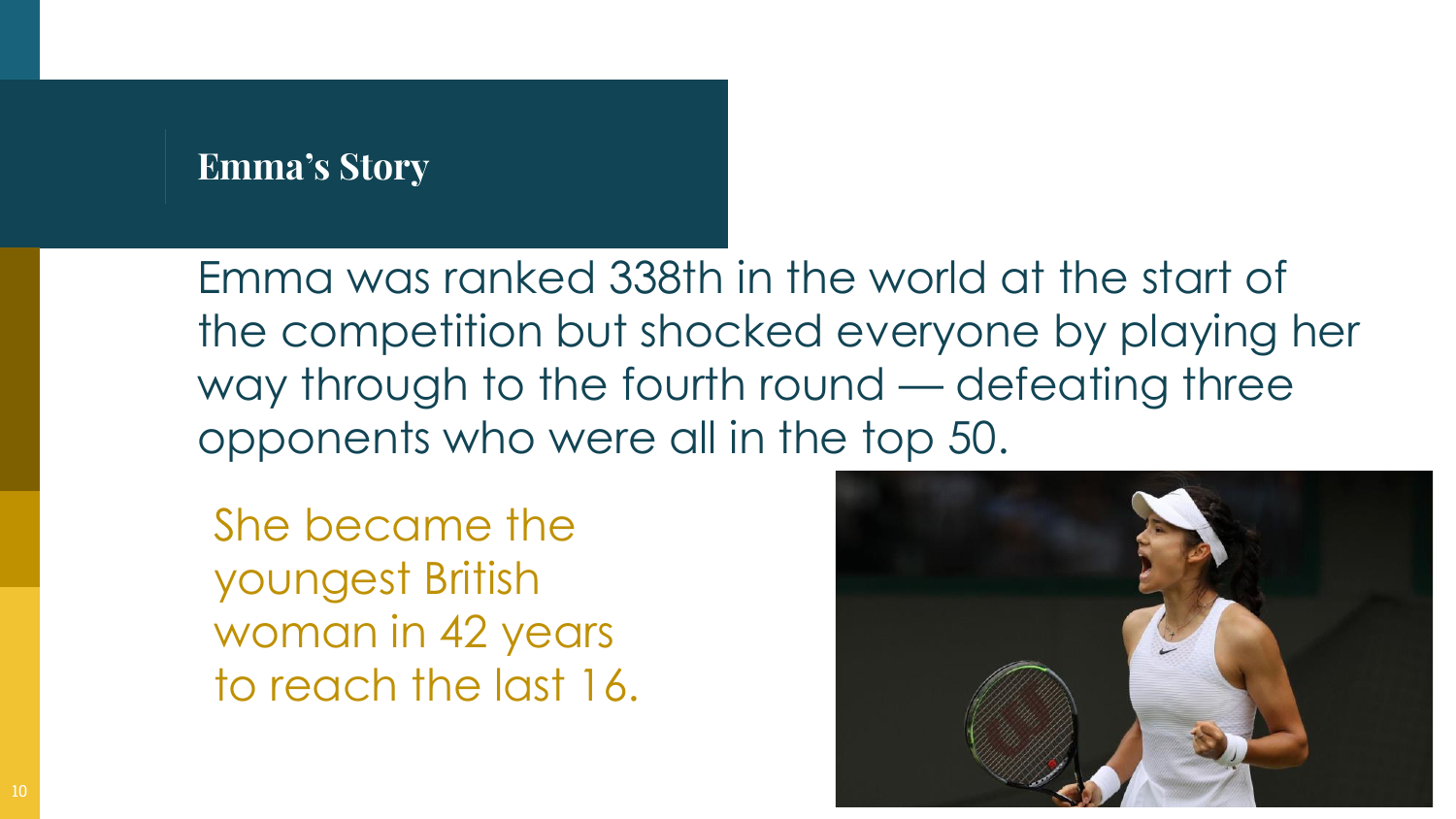The 18-year-old's sensational performances captured the hearts of British tennis fans but her journey came to an anti-climactic end on Centre Court when she departed with breathing difficulties, ceding the match to Australian opponent Ajla Tomljanovic who was leading by a set and 3-0.

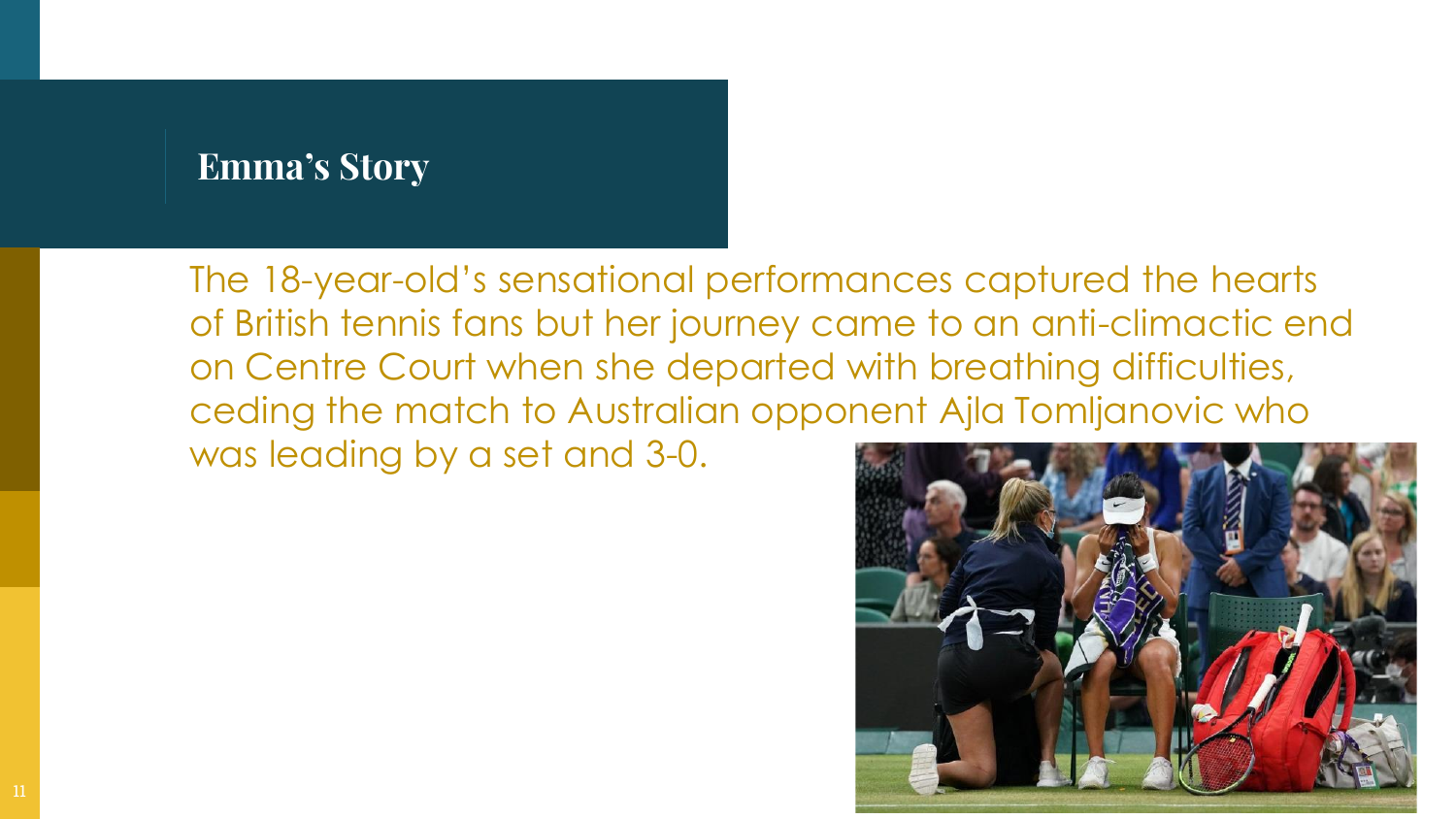Emma received praise from fellow athletes like Marcus Rashford for having the courage to look after her own mental health. She promised her fans she would learn from the experience and come back stronger.



#### Hi guys,

I wanted to let everyone know that I am feeling much better this morning. First up. I want to congratulate Aila on an incredible performance and I'm sorry our match ended the way it did. I was playing the best tennis of my life in front of an amazing crowd this week and I think the whole experience caught up with me. At the end of the first set, after some super intense rallies, I started to breathe heavily and felt dizzy. The medical team advised me not to continue and although it felt like the hardest thing in the world not to be able to finish my Wimbledon on the court, I was not well enough to carry on. I want to thank the people who have cheered me on every single match, I wanted to win so badly for you! I also want to thank the All England Club, my team, the LTA, my parents and friends. Last night will go a long way to helping me learn what it takes to perform at the top. I will cherish everything we have achieved together this week and come back stronger! Can't wait to see what's next on my journey.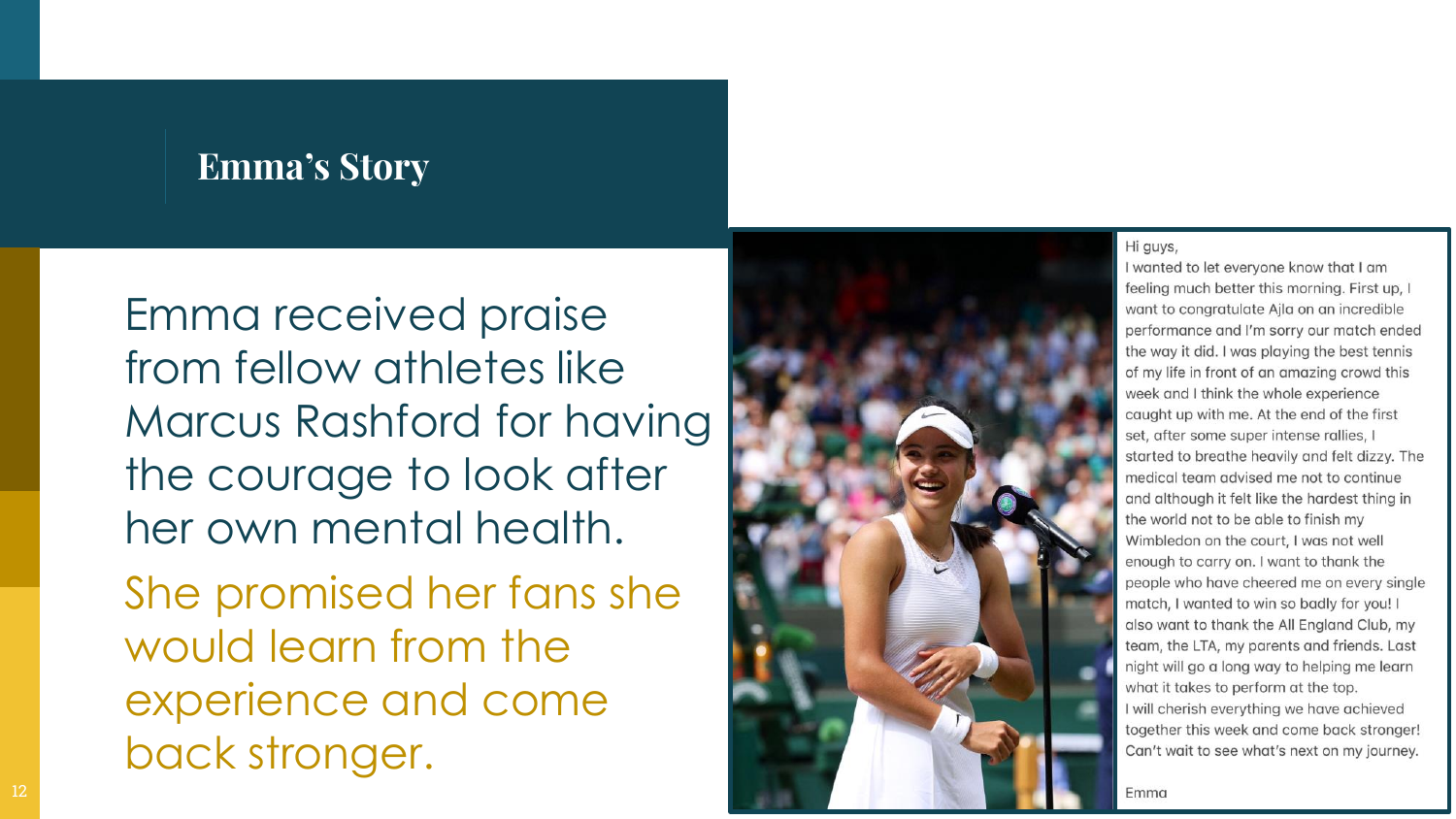In the summer of 2021, Emma received her A-level results: an A\* in mathematics and A in economics impressive!

Then, in August 2021, Emma qualified to compete in the US Open.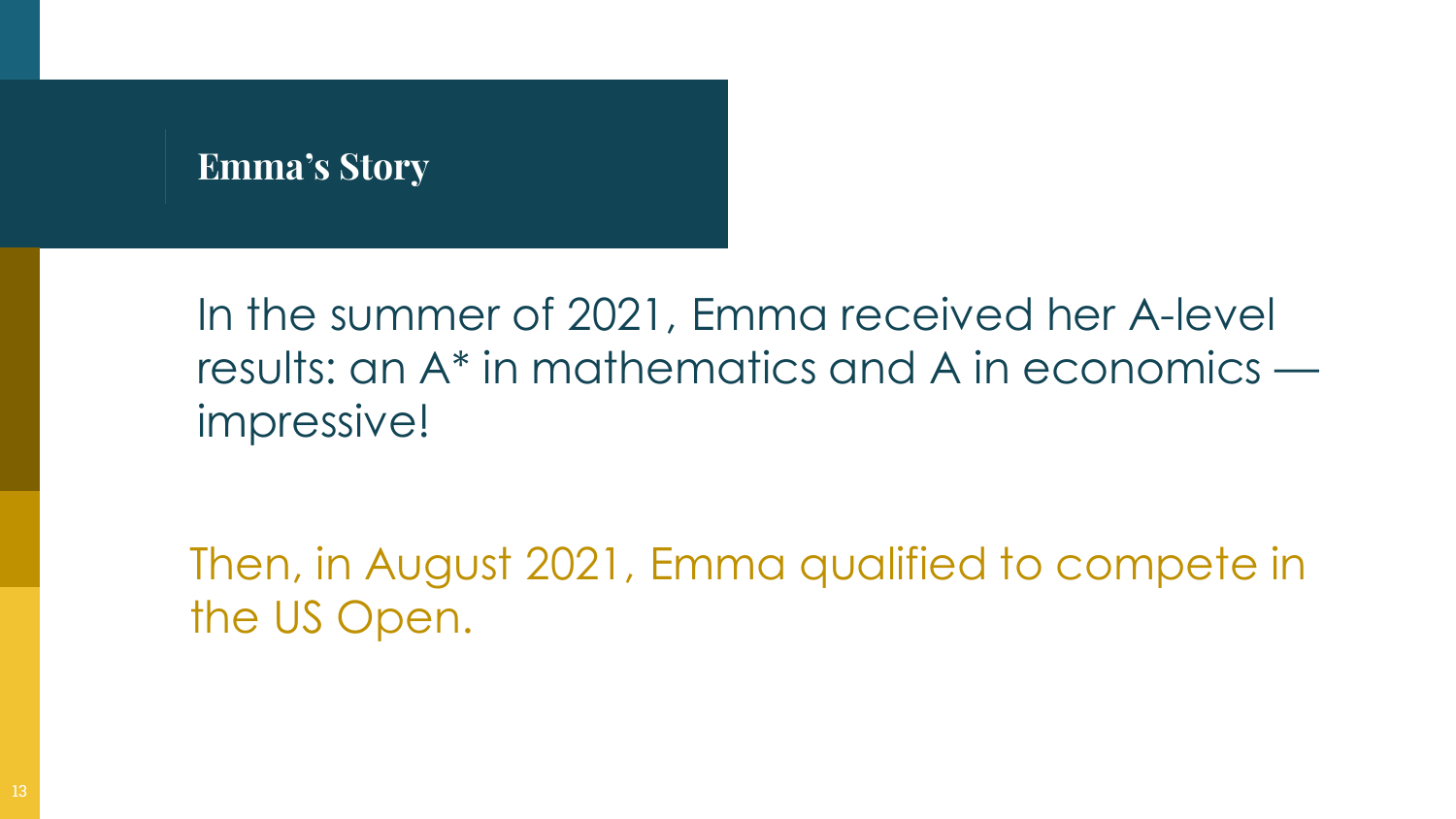Emma won her first nine games without losing a single set.

Since the first Wimbledon in 1877 there have been a total of 476 Grand Slam tournaments, but no man or woman had ever reached the final of a grand slam after coming through the qualifying round.

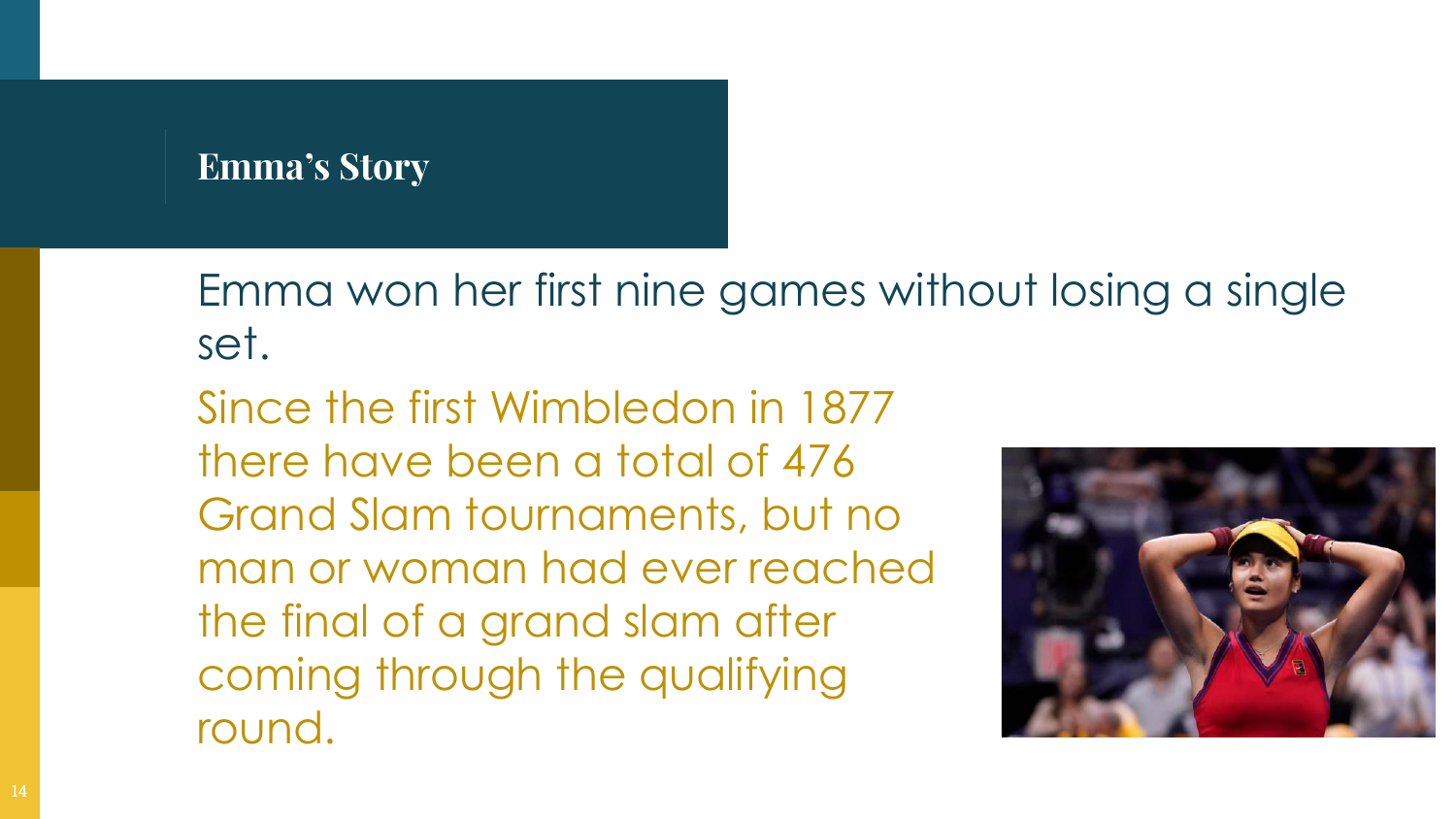Her opponent in the final would be Leylah Fernandez, herself a teenage sensation who beat former champion Naomi Osaka in the third round.

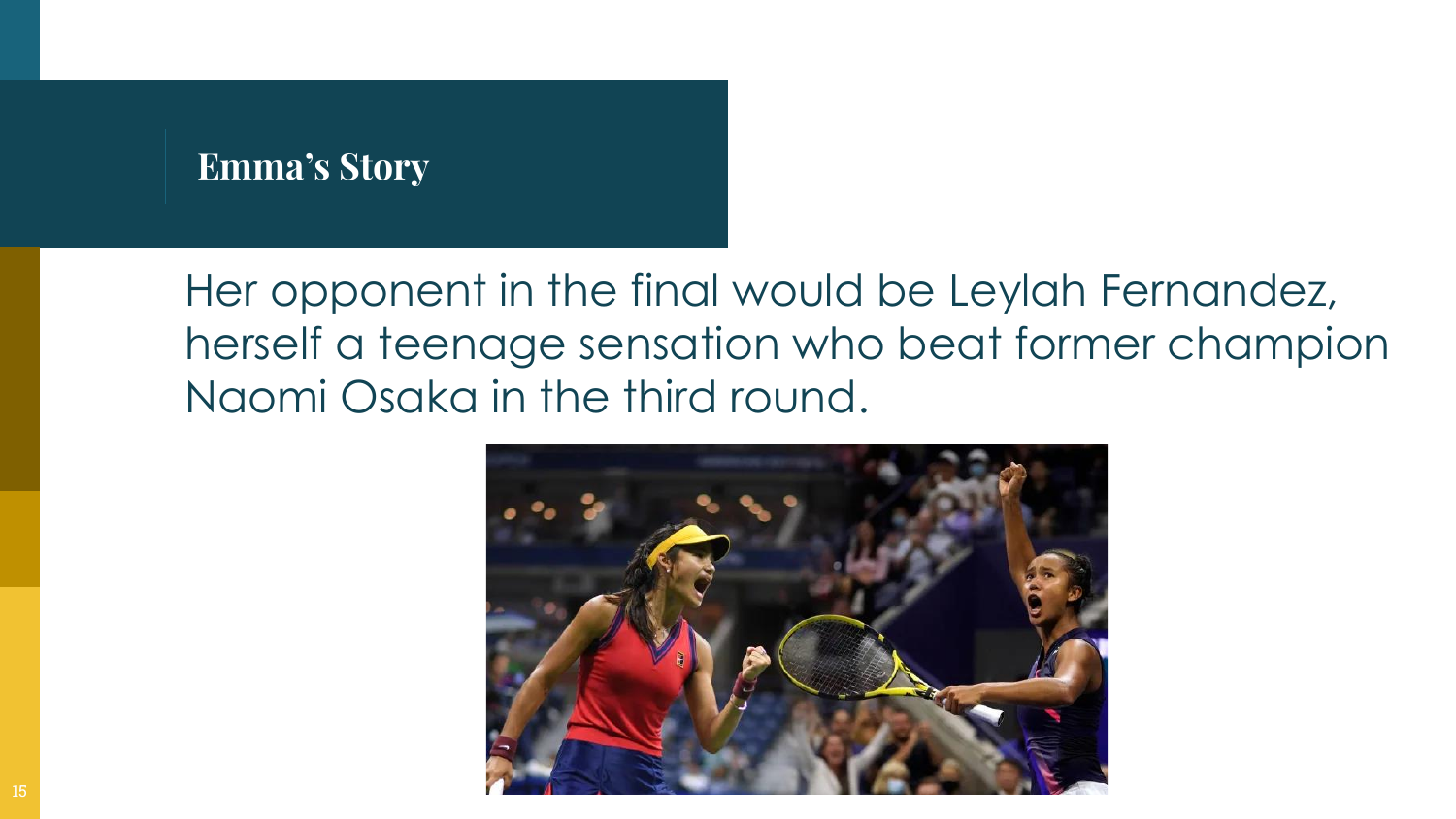Raducanu's 6-4 6-3 victory over Leylah Fernandez in the final made her the first British woman to win a slam singles title since Virginia Wade 44 years ago.

Amazingly, Emma won all ten of her matches at the tournament without losing a single set.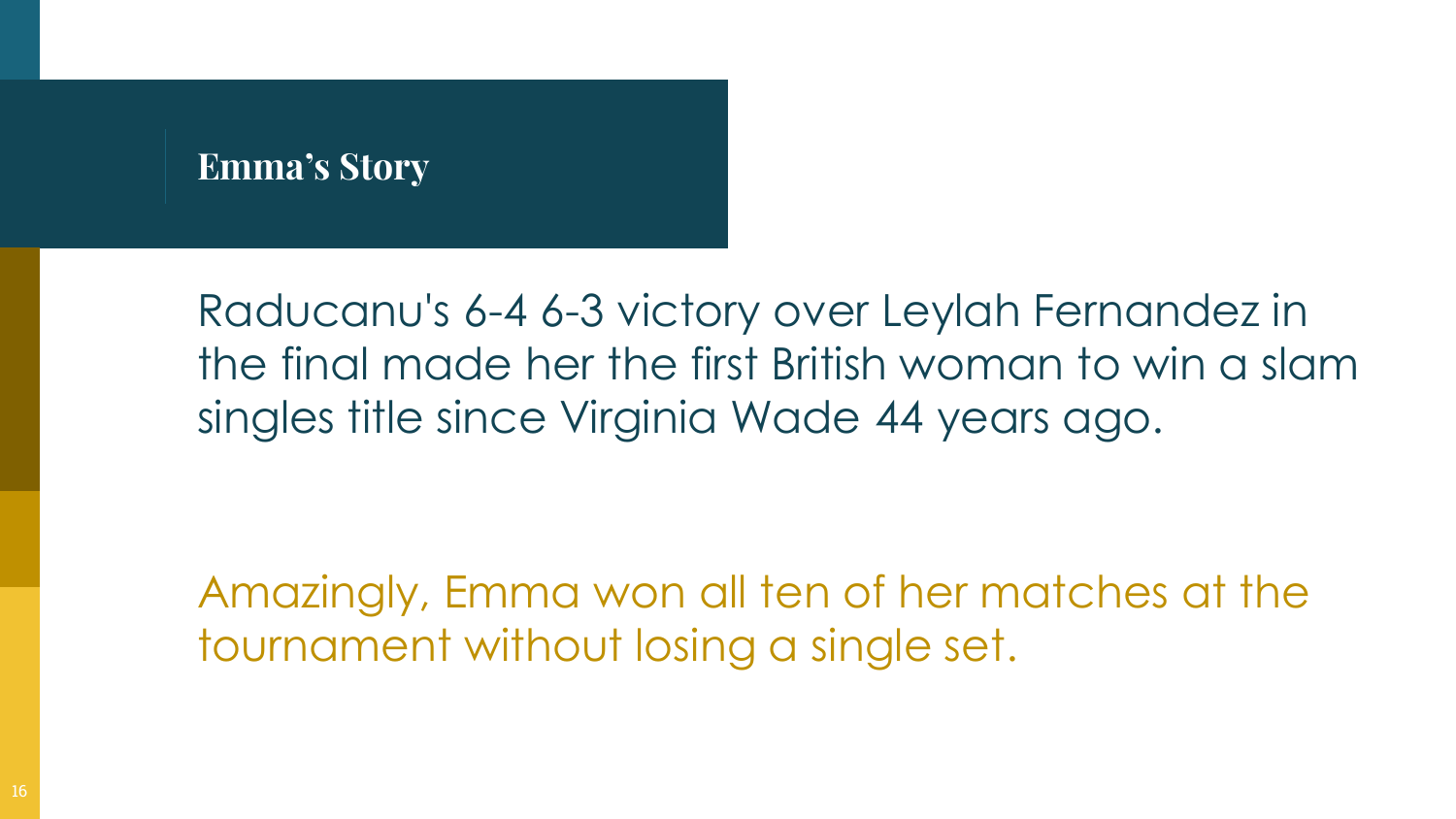

The moment Emma realised she had done it!